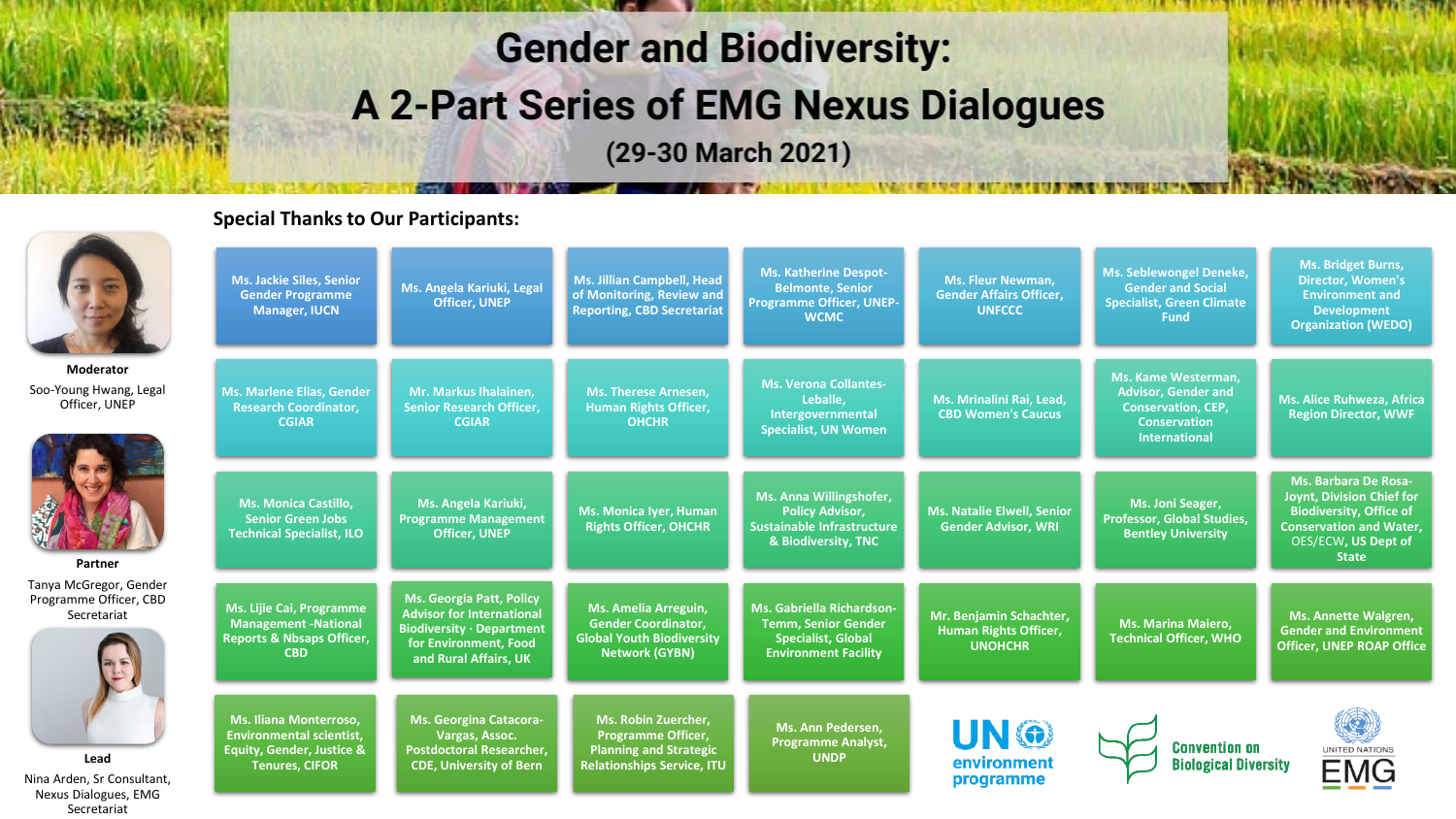

### **Part 1:**

What lessons from the development and implementation - to date - of related commitments under the SDGs, UNFCCC and UNCCD gender action plans, and other processes, should be considered for the proposed CBD gender plan of action?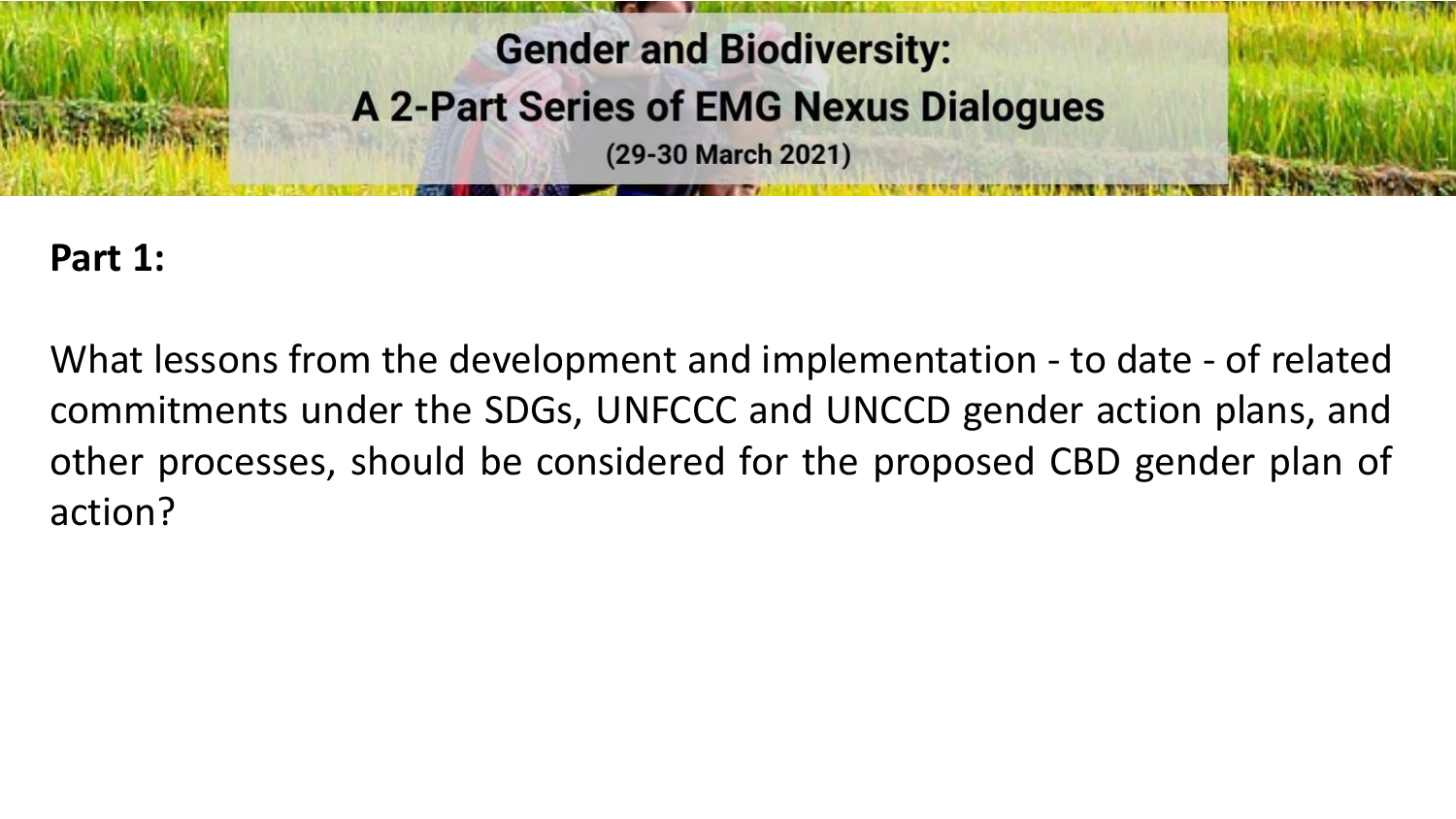

#### **Part 2:**

Given the setbacks already identified in the global development agenda resulting from the COVID-19 pandemic, where do you think additional focus should be put in order to realize gains for gender-responsive environmental action by 2030, in line with the aims of the post-2020 global biodiversity framework , and the SDGs?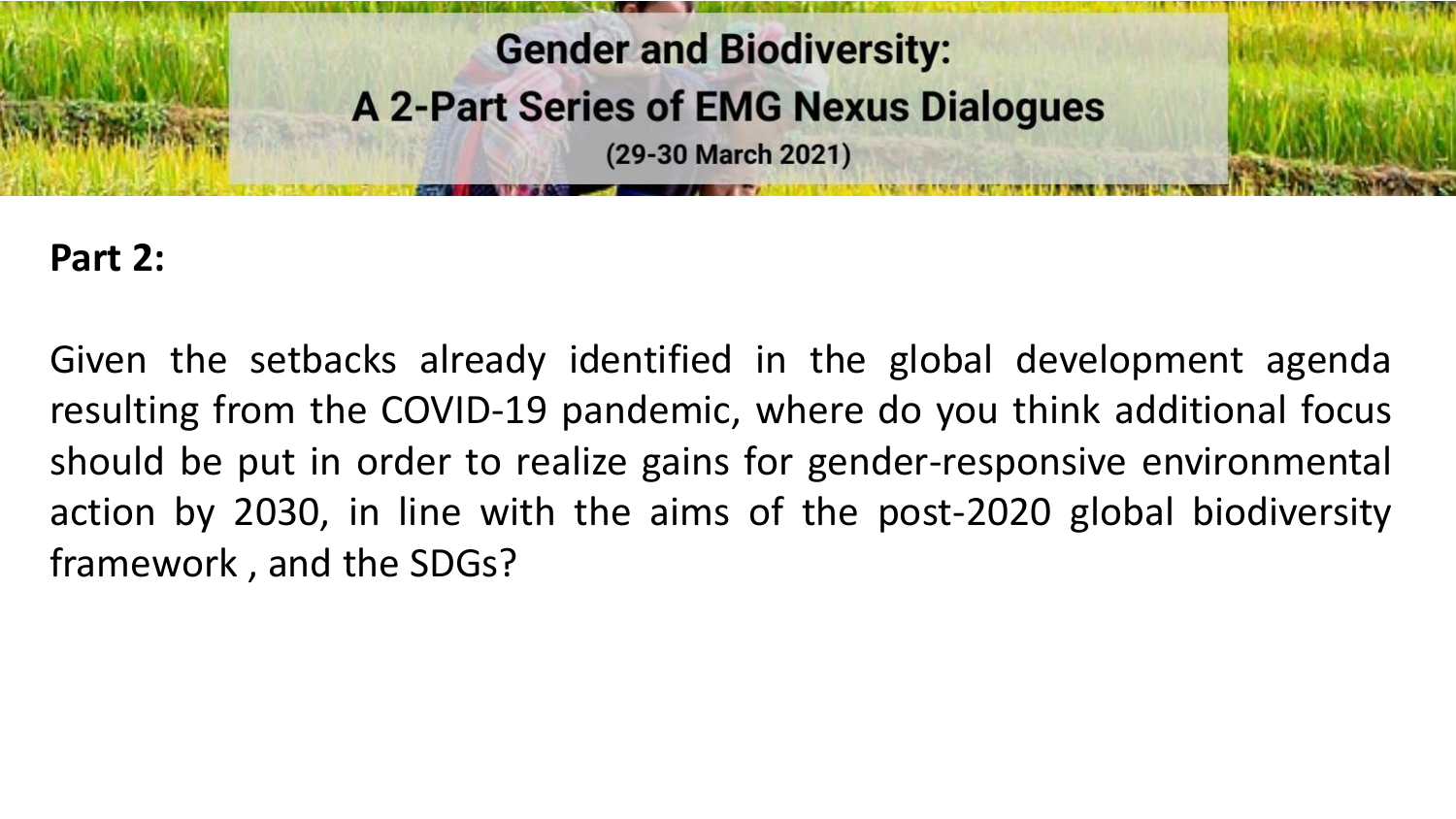## **Gender and Biodiversity: A 2-Part Series of EMG Nexus Dialogues**

(29-30 March 2021)

Part 3 : In developing a **Gender Plan of Action** under the CBD that aligns closely with existing international commitments related to gender and the environment, this puts an emphasis on :

*The importance of leveraging action at different scales and in different processes, to enable larger scale change.* 

With your agency/department's mandate in mind, use the reference image to the right to determine :

What are some high-impact leverage points (e.g., actions, low -hanging fruit, etc . ) that you can advance or commit to?

Donella Meadows identifies the following list as "places" to intervene in a system (in increasing order of effectiveness).

[Source: http://donellameadows.org/wp](http://donellameadows.org/wp-content/userfiles/Leverage_Points.pdf)content/userfiles/Leverage\_Points.pdf